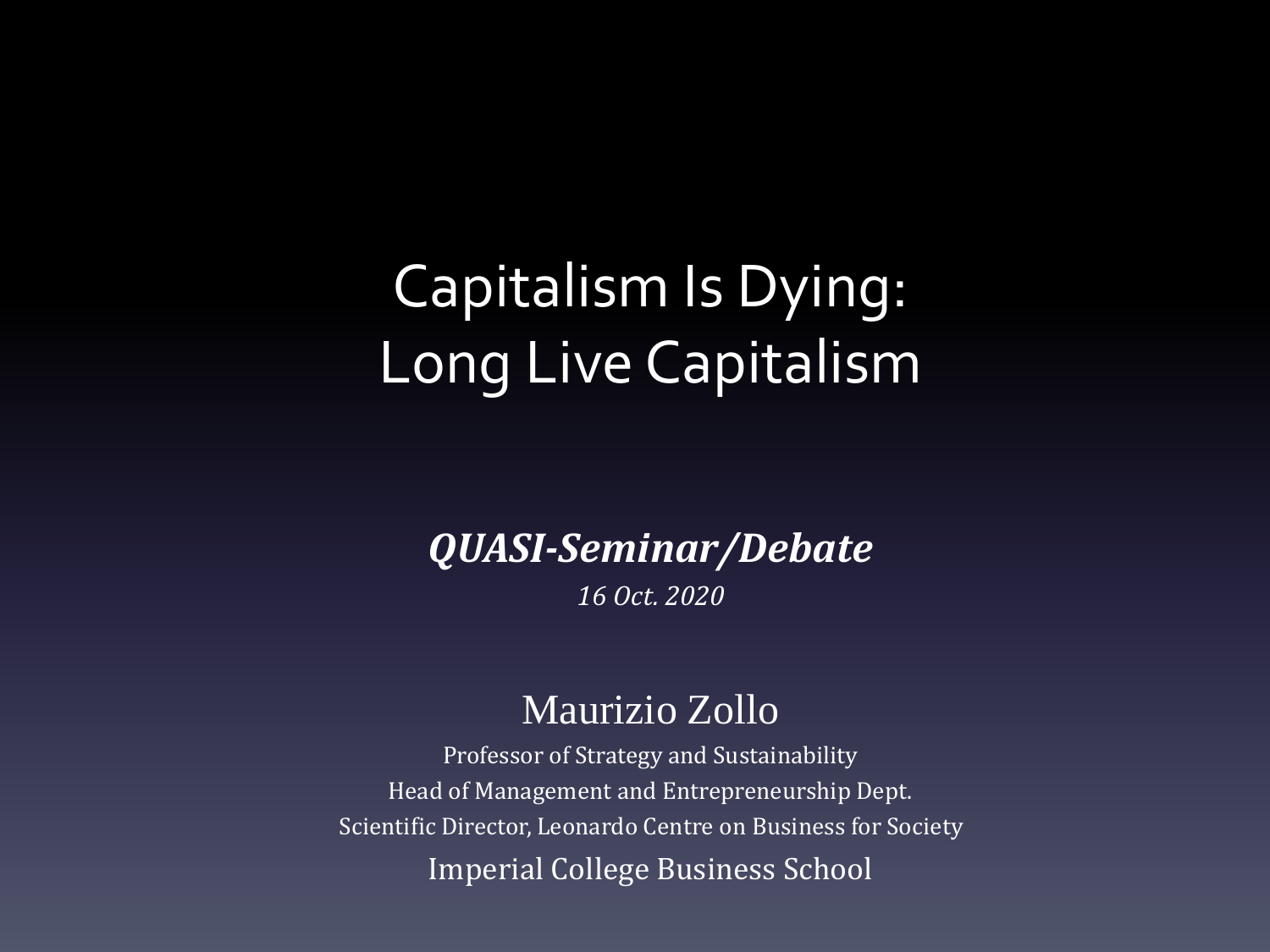# An Hegelian Synthesis?

- What "Capital"? Who Owns/Invests it?
- A General Model: Stakeholder Capitalism
- Dynamics of Societal Progress
- A Research Agenda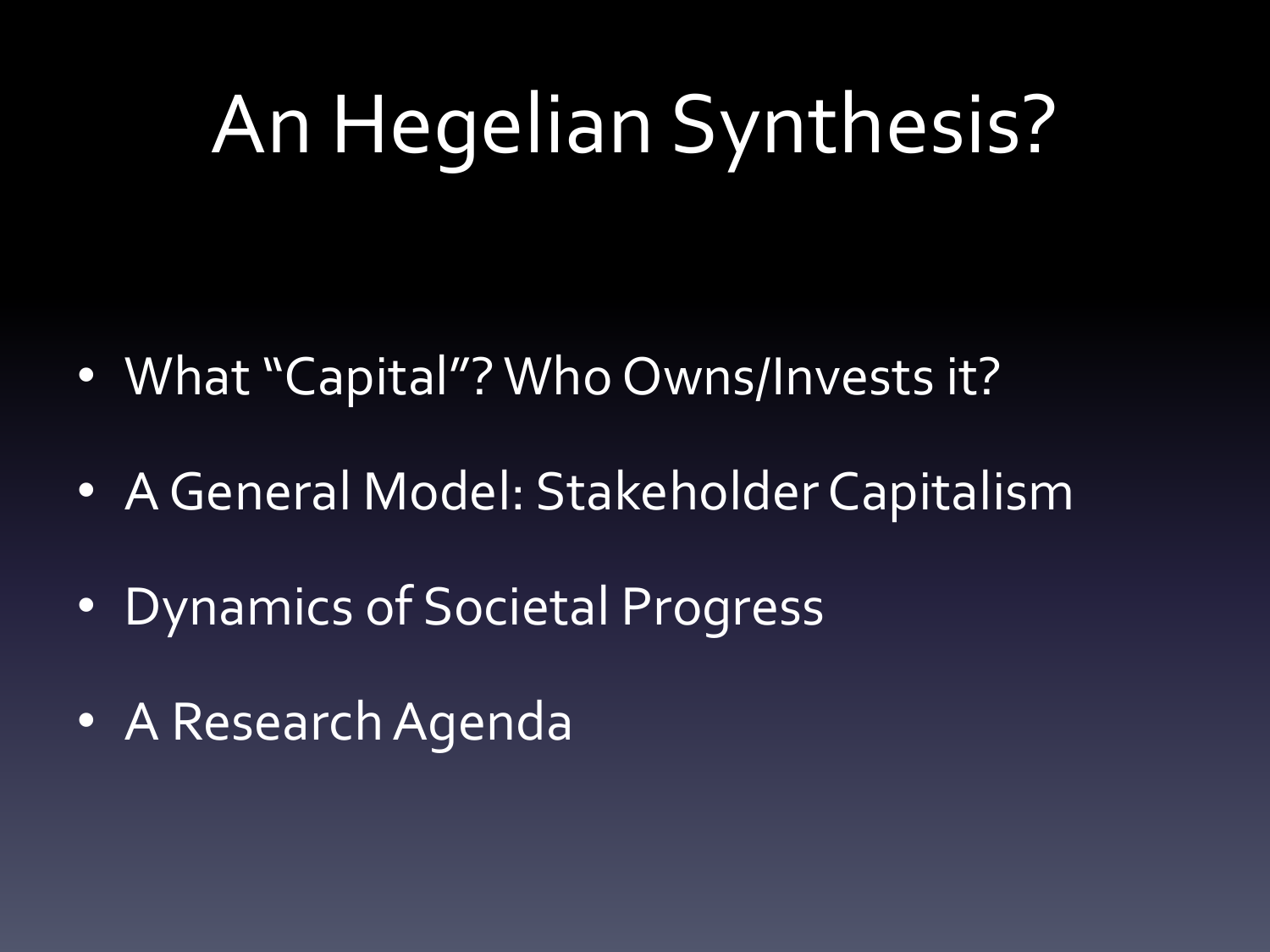# Capital? What Capital?

- Several forms are essential to firm existence, growth and success:
	- Financial (equity and loans)
	- Human (managers, employees)
	- Social (employees, customers, suppliers, gov.)
	- Natural (local communities, license to operate)
- Socio-economic systems vary in:
	- the relative **primacy** given to the **rewards** for such forms of capital
	- the relevance given to **public good** in the **purpose** of enterprise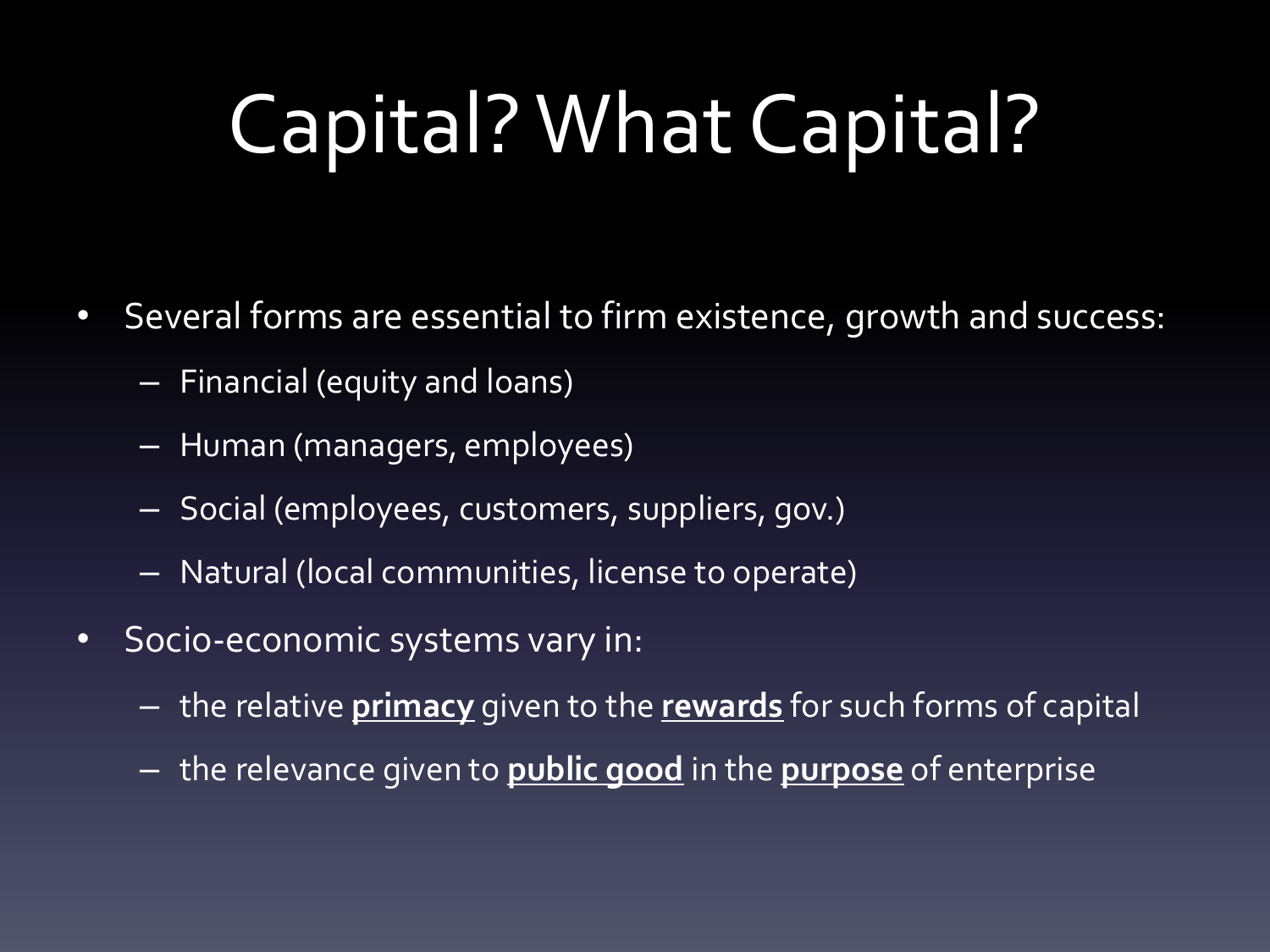### A Systemic Stakeholder Model

Several types of capitalisms can exist depending on the relevance of Public Good in firms' purpose and the N of Stakeholders that are given voice/claims in firms' governance

PUBLIC GOOD AS ENTERPRISE PURPOSE

| Financial<br><b>Capitalism</b>     |                             |                             |
|------------------------------------|-----------------------------|-----------------------------|
|                                    | Germany<br>$(K + L)$        | $(or B)$ Corp.              |
| Cooperatives<br>(L, Cl, Suppliers) |                             | Stakeholder                 |
| Socialism<br>(Gov)                 | France/Italy<br>$(K + Gov)$ | Social<br><b>Enterprise</b> |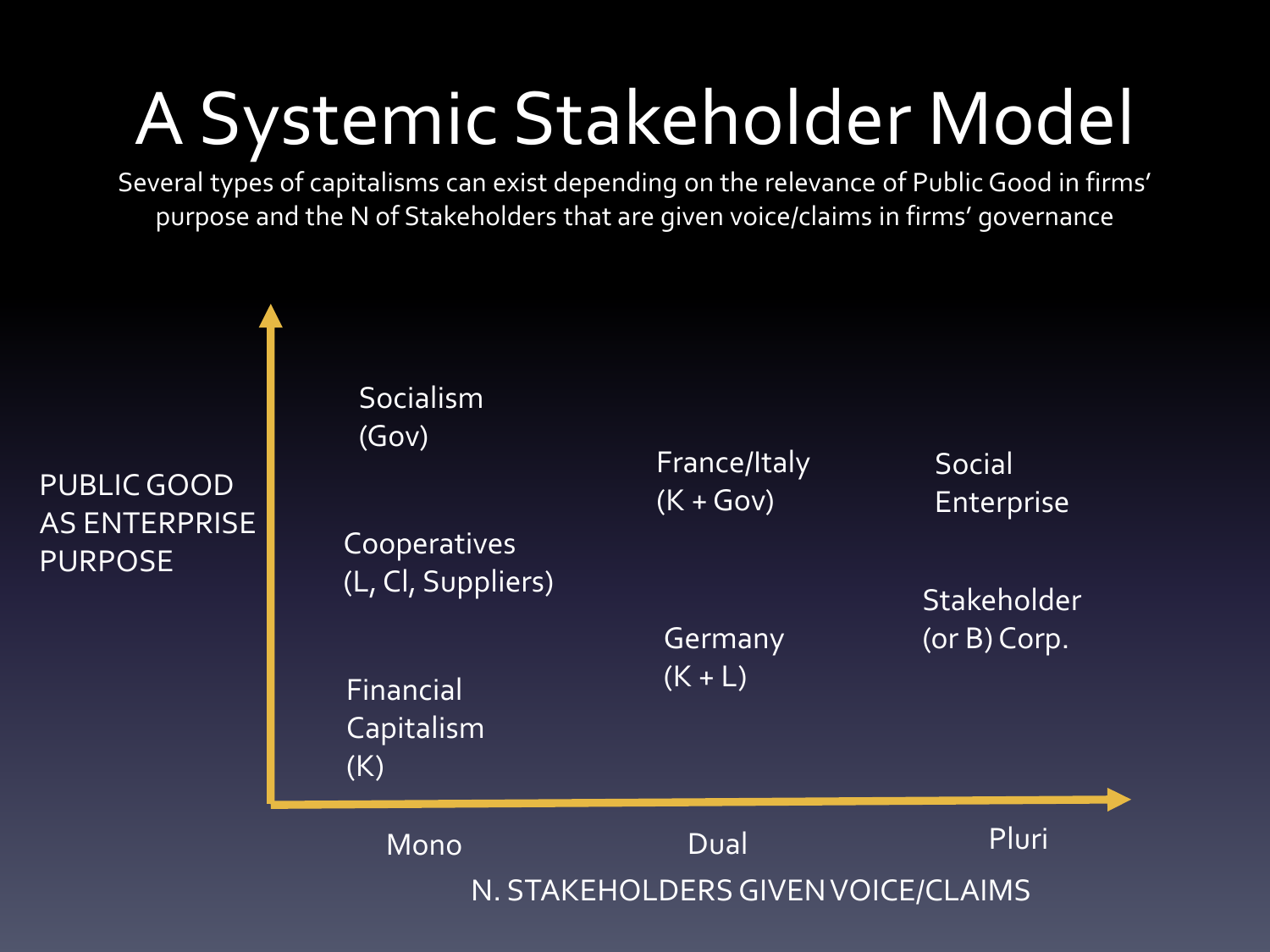### Dynamics of Societal Progress

Every system has a different level of **maturity** necessary to integrate **pluralistic** interests Over time, systems learn to handle the complexity of increasing **N of empowered stakeholders**, as well as increasing levels of **hybridity in firm purpose**

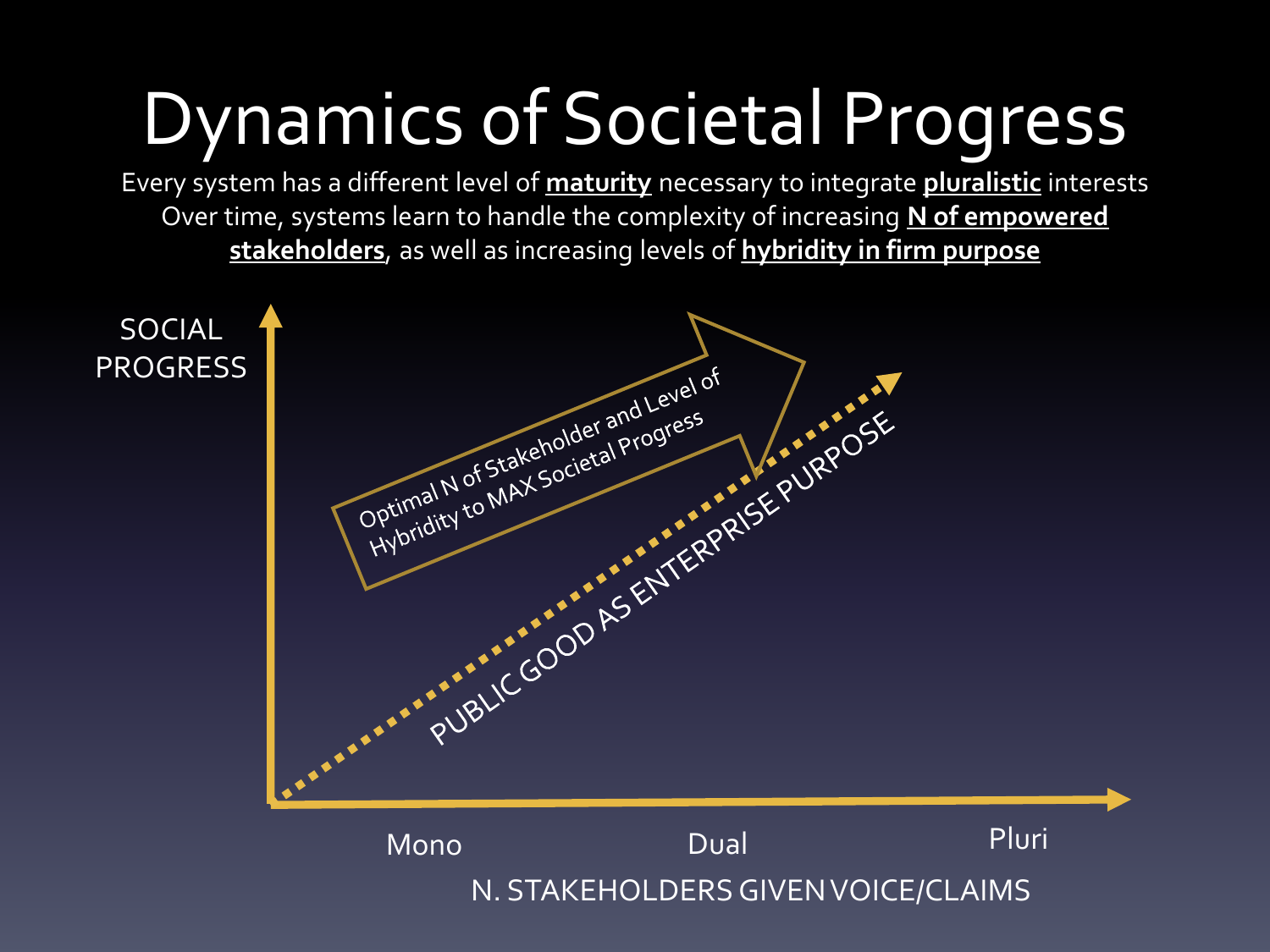# A Research Agenda

- MICRO/Firm:
	- Understand the optimal level of hybridity & empowerment for firm success
	- Understand the learning dynamics to expand the hybridity of Purpose and stakeholder Empowerment
	- Experiment in the field with alternative change/learning interventions along Hybridity and Empowerment
- MACRO/System:
	- Compare historical records of societal progress across alternative modes of capitalism characterized by varying levels of Hybridity and Empowerment
	- Model/Simulate comparative dynamics in the effectiveness of alternative models of capitalism
	- Experiment with alternative policy interventions to stimulate firms' hybridity of Purpose and stakeholder Empowerment